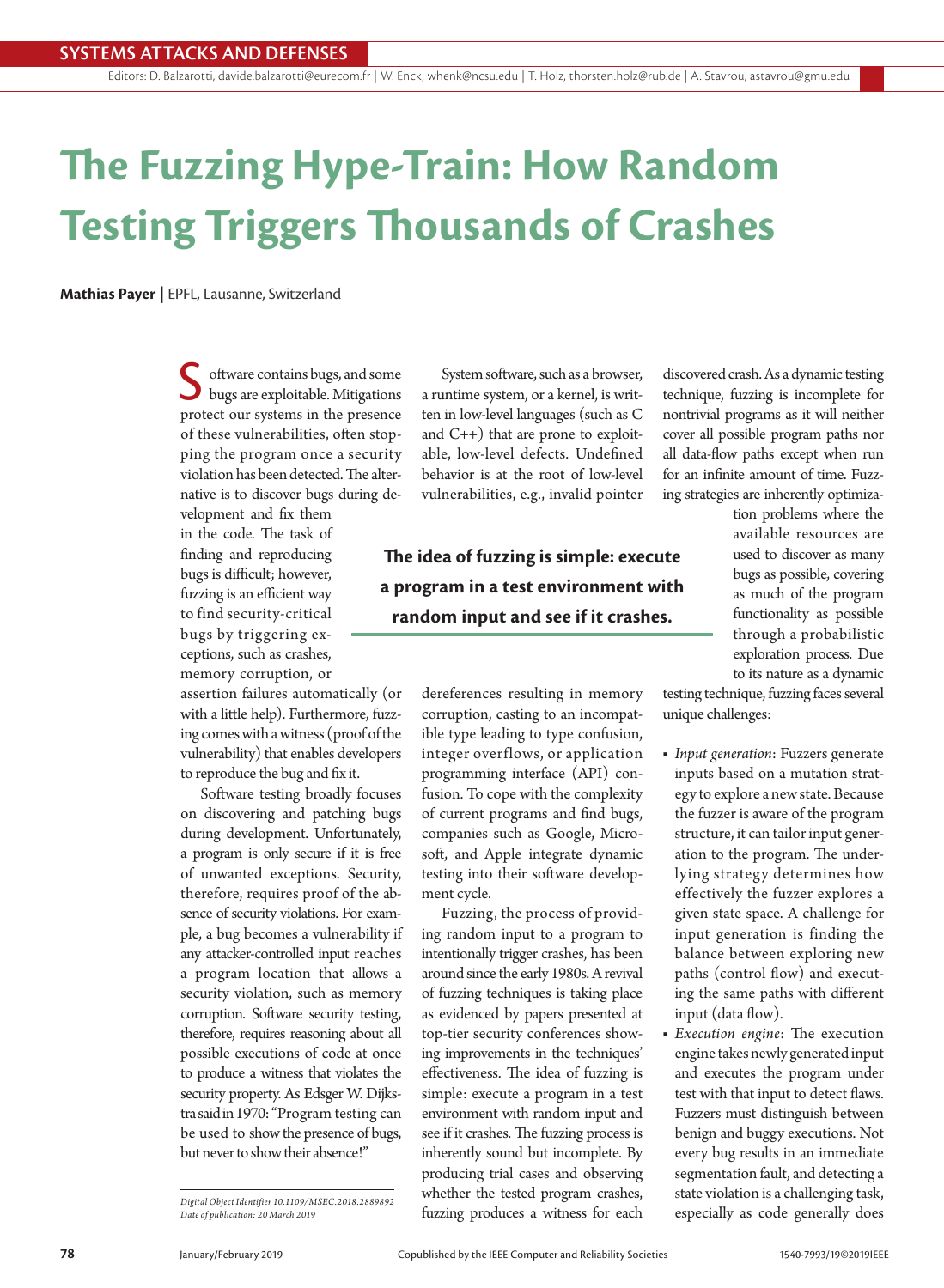not come with a formal model. Additionally, the fuzzer must disambiguate crashes to identify bugs without missing true positives.

- *Coverage wall*: Fuzzing struggles with some aspects of code. It may, for example, have difficulty handling a complex API, checksums in file formats, or hard comparisons, such as a password check. Preparing the fuzzing environment is a crucial step to increase the efficiency of fuzzing.
- *Evaluating fuzzing effectiveness*: Defining the metrics for evaluating the effectiveness of a fuzzing campaign is challenging. For most programs, the state space is (close to) infinite, and fuzzing is a brute-force search in this state space. Deciding, for example, when

to move to another target, path, or input is a crucial aspect of fuzzing. Orthogonally, comparing different fuzzing techniques requires an understanding of the strengths of a fuzzer and the underlying statistics to enable a fair comparison.

#### **Input Generation**

Input generation is essential to the fuzzing process as every fuzzer must automatically generate test cases to be run on the execution engine. The cost of generating a single input must be low, following the underlying philosophy of fuzzing where iterations are cheap. Through input generation, the fuzzer implicitly selects which parts of the tested program are executed. Input generation must balance data-flow and control-flow exploration (discovering new code areas compared to revisiting previously executed code areas with alternate data) while considering what areas to focus on. There are two fundamental forms of input generation: model- and mutation-based input generation. The first is aware of the input format while the latter is not.

Knowledge of the input structure given through a formal description enables model-based input generation to produce (mostly) valid test cases. The model specifies the input format and implicitly indicates the explorable state space. Based on the model, the fuzzer can produce valid test cases that satisfy many checks in the program, such as valid state checks, dependencies between fields, or checksums such as a CRC32. For example, without an input model, most randomly generated test cases will fail the equality check for a cor-

## **Through input generation, the fuzzer implicitly selects which parts of the tested program are executed.**

rect checksum and quickly error out without triggering any complex behavior. The model allows input generation to balance the created test inputs according to the underlying input protocol. The disadvantage of model-based input generation is that it needs an actual model. Most input formats are not formally described and will require an analyst to define the intricate dependencies.

Mutation-based input generation requires a set of seed inputs that trigger valid functionality in the program and then leverages random mutation to modify these seeds. Providing a set of valid inputs is significantly easier than formally specifying an input format. The input-mutation process then constantly modifies these input seeds to trigger behavior that researchers want to study.

Regardless of the input-mutation strategy, fuzzers need a fitness function to assess the quality of the new input and guide the generation of new input. A fuzzer may leverage the program structure and code coverage as fitness functions. There are three approaches to observing the program

during fuzzing to provide input to the fitness function. White-box fuzzing infers the program specification through program analysis but often results in untenable cost. For example, the scalable automated guided execution white-box fuzzer leverages symbolic execution to explore different program paths. Black-box fuzzing blindly generates new input without reflection. The lack of a fitness function limits black-box fuzzing to functionality close to the provided test cases. Grey-box fuzzing leverages lightweight program instrumenta-

tion instead of heavier program analysis to infer coverage during the fuzzing campaign itself, merging analysis and testing.

Coverage-guided graybox fuzzing combines mutation-based input generation with program

instrumentation to detect whenever a mutated input reaches new coverage. Program instrumentation tracks which areas of the code are executed, and the coverage profile is tied to specific inputs. Whenever an input mutation generates new coverage, it is added to the set of inputs for mutation. This approach is highly efficient due to the low-cost instrumentation but still results in broad program coverage. Coverage-guided fuzzing is the current de facto standard, with American fuzzy  $\text{lop}^1$  and honggfuzz<sup>2</sup> as the most prominent implementations. These fuzzers leverage execution feedback to tailor input generation without requiring the analyst to have deep insight into the program structure.

A difficulty for input generation is finding the perfect balance between the need to discover new paths and the need to evaluate existing paths with different data. While the first increases coverage and explores new program areas, the latter explores already covered code through the use of different data. Existing metrics have a heavy control-flow focus as coverage measures how much of the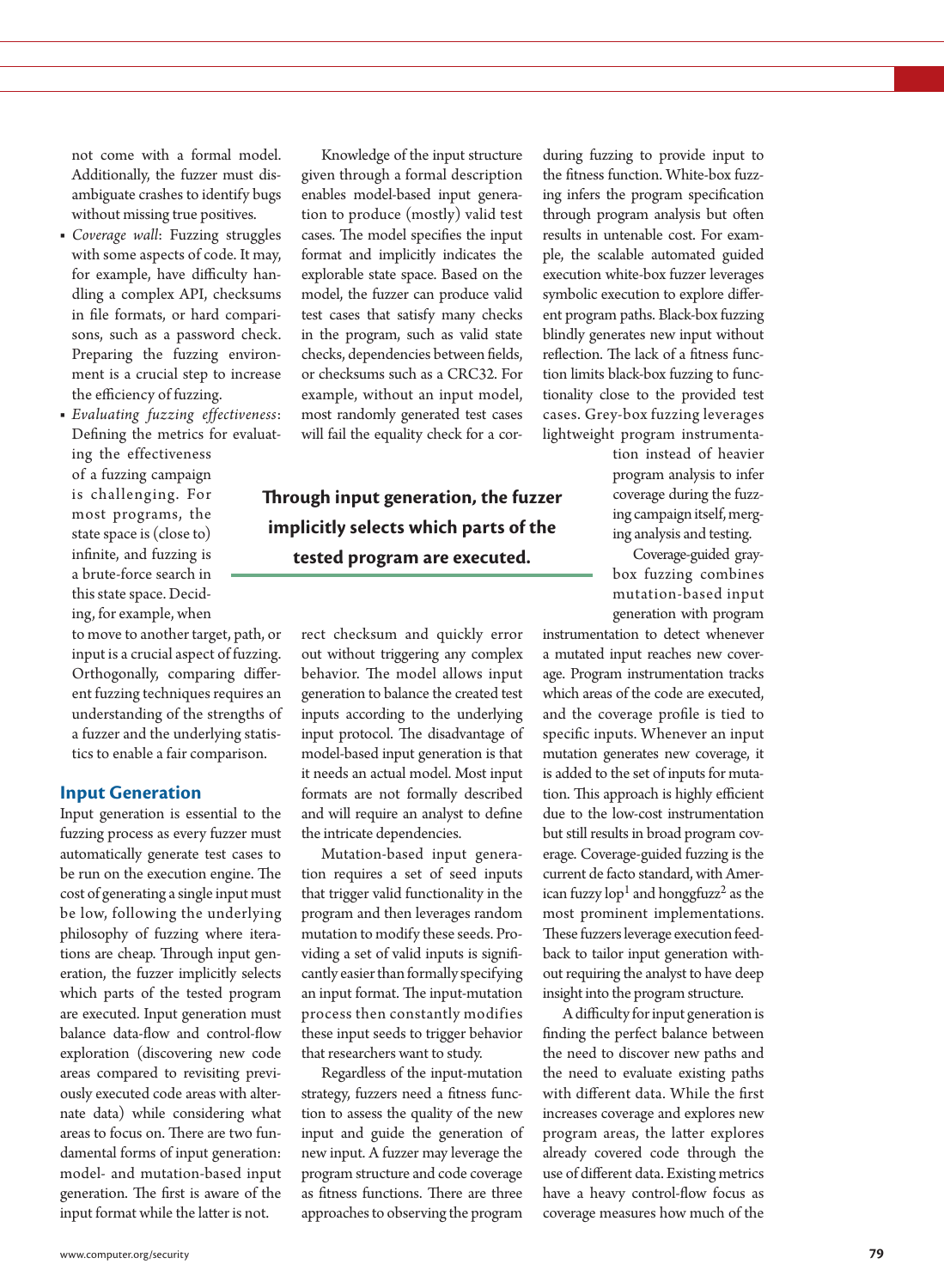

**Figure 1.** Fuzzing consists of an execution engine and an input-generation process that runs executables, which are often instrumented with explicit memory safety checks. (a) The input-generation mechanism (the blue box marked "Input Generation") may leverage existing test cases ("Tests") and execution coverage to generate new test inputs. For each discovered crash, the fuzzer provides a witness (the input that triggers the crash). (b) The execution engine. (c) A "bug" triggers the crash. The icon marked "Coverage" indicates input that has passed through the execution engine. Some of that input may pass through the input-generation process again. Arrows indicate the direction of process. Exe: executable.

> program has already been explored. Data-flow coverage is only measured implicitly with inputs that execute the same paths but with different data values. A good input-generation mechanism balances the explicit goal of extending coverage with the implicit goal of rerunning the same input paths with different data.

#### **Execution Engine**

After the fuzzer generates test cases, it must execute them in a controlled environment and detect when a

bug is triggered. The execution engine takes the fuzz input, executes the program under test, extracts runtime information, such as coverage, and detects crashes

(Figure 1). Ideally, a program would terminate whenever a flaw is triggered. For example, an illegal pointer dereference on an unmapped memory page results in a segmentation fault, which terminates the program, allowing the executing engine to detect the flaw. Unfortunately, only a small subset of security violations will result in program crashes. Buffer overflows into adjacent memory locations, for instance, may never be detected at all or may only be detected later if the overwritten

data are used. The challenge for this component of the fuzzing process is to efficiently enable the detection of security violations. For example, without instrumentation, only illegal pointer dereferences to unmapped memory, control-flow transfers to nonexecutable memory, division by zero, or similar violations will trigger an exception.

To detect security violations early, the tested program may be instrumented with additional software guards. It is especially tricky

## **The main goal of the execution engine is to conduct inputs as fast as possible.**

to find security violations through undefined behavior for code written in system languages. Sanitization analyzes and instruments the program during the compilation process to detect security violations. Address Sanitizer, $3$  the most commonly used sanitizer, employs probability to detect spatial and temporal memory safety violations by placing red zones around allocated memory objects, keeping track of allocated memory, and checking memory accesses. Other LLVM-based

sanitizers cover undefined behavior, uninitialized memory, or type safety violations through illegal casts.4 Each sanitizer requires a certain type of instrumentation, which increases the performance cost. The use of sanitizers for fuzzing, therefore, has to be carefully evaluated as, on one hand, it makes error detection more likely but, on the other hand, it reduces fuzzing throughput.

The main goal of the execution engine is to conduct inputs as fast as possible. Several fuzzing optimizations, such as fork servers, persistent fuzzing, or special operating system (OS) primitives, reduce the time for each execution by adjusting system parameters. Fuzzing with a fork server executes the program up to a certain point and then forks new processes at that location for each new input. This allows the execution engine to skip over initialization code that would be the same for each execution. Persistent fuzzing allows the execution engine to reuse processes in a pool with new fuzzing input, resetting the state between executions. Different OS primitives for fuzzing reduce the cost of process creation by, for

> example, simplifying the creation of page tables and optimizing scheduling for short-lived processes.

> Modern fuzzing is heavily optimized and focuses on efficiency, measured

by the number of bugs found per unit of time. Sometimes fuzzing efficiency is implicitly measured by the number of crashes found per unit of time. However, crashes are not necessarily unique, and many crashes could point to the same bug. Disambiguating crashes to locate unique bugs is an important but challenging task. Multiple bugs may cause a program crash at the same location, whereas one input may trigger multiple bugs. A fuzzer must triage crashes conservatively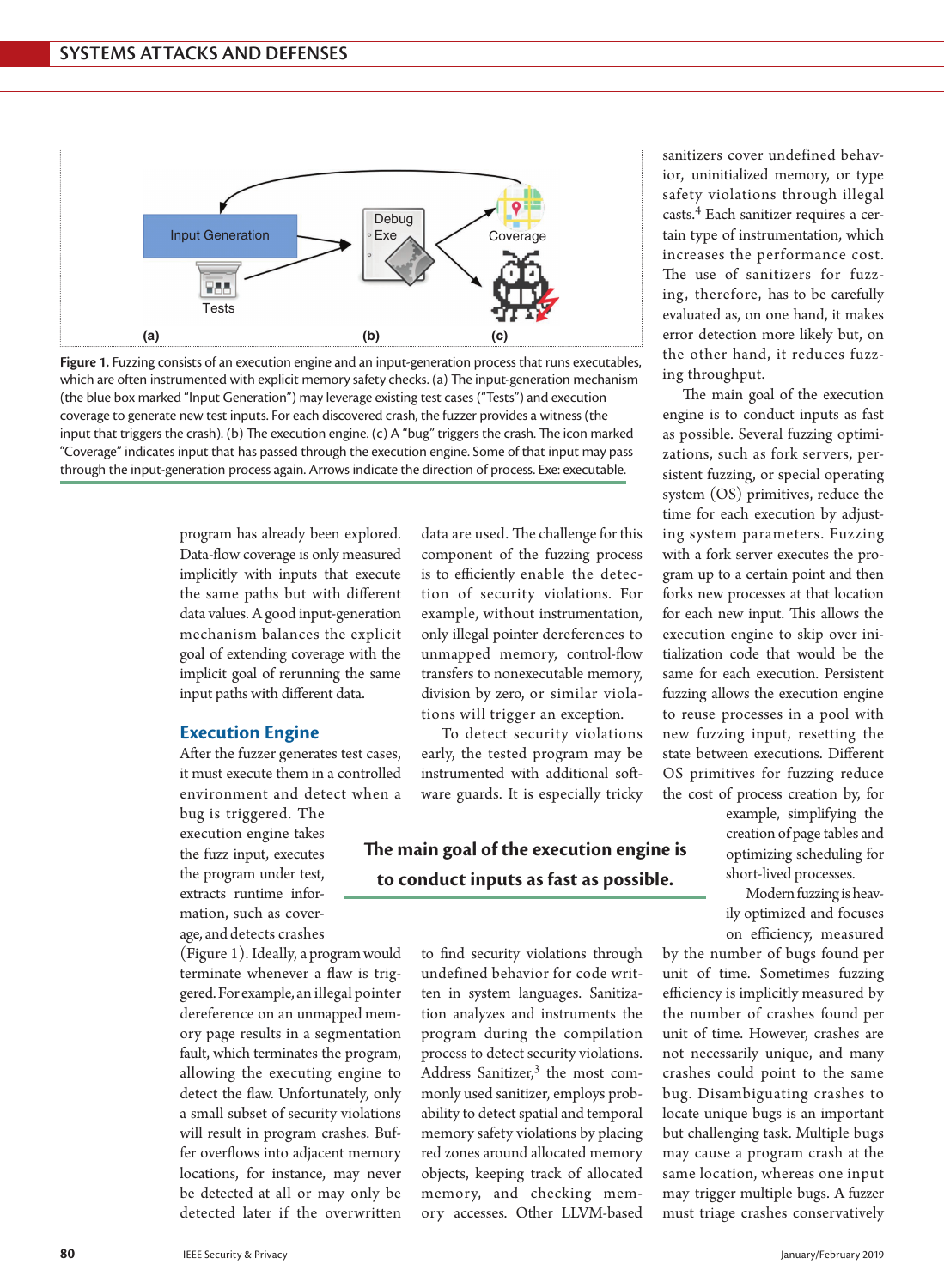so that no true bugs are removed. Yet the triaging must not overload the analyst with redundant crashes.

#### **Coverage Wall**

In addition to massive parallelism, a key advantage of fuzzing compared to more heavyweight analysis techniques is its simplicity. However, due to this simplicity, fuzzing can get stuck in local minima in front of a coverage wall. When this happens, continuous input generation

will not result in either additional crashes or new coverage. A common approach to circumvent the coverage wall is to extract seed values used for comparisons. These seed values are then used during the input-generation pro-

cess. Orthogonally, a developer can comment out hard checks, such as CRC32 comparisons, or checks for magic values. Removing these noncritical checks from the program requires a knowledgeable developer to tailor fuzzing for each program.

Several recent extensions<sup>5-8</sup> try to bypass the coverage wall by automatically detecting when the fuzzer gets stuck and, then, if the problem is detected, leveraging an auxiliary analysis to either produce new inputs or modify the program. It is essential that this (sometimes heavyweight) analysis is executed only rarely, as alternating between analysis and fuzzing is costly and reduces fuzzing throughput.

Fuzzing libraries also face the challenge of experiencing low coverage during unguided fuzzing campaigns. Programs often call exported library functions in sequence, building up a complex state in the process. The library functions execute sanity checks and quickly detect an illegal or missing state. These checks make library fuzzing challenging, as the fuzzer is not aware of the dependencies between library functions.

Existing approaches, such as Lib-Fuzzer, require an analyst to prepare a test program that calls the library functions in a valid sequence to build up the necessary state to fuzz complex functions.

### **Evaluating Fuzzing**

In theory, evaluating fuzzing is straightforward: in a given domain, if technique A finds more unique bugs than technique B, then technique A is superior to technique B. In practice,

**Rerunning the same experiment with a different random seed may result in vastly different numbers of crashes, discovered bugs, and iterations.**

> evaluating fuzzing is very difficult due to the randomness of the process and domain specialization (e.g., a fuzzer may only work for a certain type of bug or in a certain environment). Rerunning the same experiment with a different random seed may result in vastly different numbers of crashes, discovered bugs, and iterations. A recent overview of the state of the art<sup>9</sup> evaluated the common practices of recently published fuzzing techniques. The study's authors, after identifying common benchmarking mistakes when comparing different fuzzers, drew four observations from their findings:

■ *Multiple executions*: A single execution is not enough due to the randomness in the fuzzing process. Input mutation relies on randomness to decide, according to the mutation strategy, where to mutate input and what to mutate. In a single run, one mechanism could discover more bugs simply by chance. To evaluate different mechanisms and measure noise, we require multiple trials and statistical tests.

- *Crash triaging*: Heuristics cannot be the only way to measure performance. For example, collecting crashing inputs or even stack bucketing is insufficient to identify unique bugs. Ground truth is needed to disambiguate crashing inputs and correctly count the number of discovered bugs. A benchmark suite with ground truth will help.
- *Seed justification*: The choice of seed must be documented, as different starting seeds provide vastly different starting configurations, and not all techniques cope equally well with different seed characteristics. Some mechanisms require a head start with seeds to execute reasonable functionality, while

others are perfectly fine to start with empty inputs.

■ *Reasonable execution time*: Fuzzing campaigns are generally executed over days or weeks. Comparing different mechanisms based on a few hours of execution time is not enough. A realistic evaluation, therefore, must run fuzzing campaigns for at least 24 h.

These recommendations make fuzzing evaluation more complex. Evaluating each mechanism now takes considerable time with experiments running multiple days to get enough statistical data for a fair and valid comparison. Unfortunately, such a thorough evaluation is required for a true comparison and analysis of factors leading to better fuzzing results.

#### **A Call for Future Work**

With the advent of coverage-guided grey-box fuzzing,  $1,2$  dynamic testing has seen a renaissance. Many new techniques that improve security testing have appeared. An important advantage of fuzzing is that each reported bug comes with